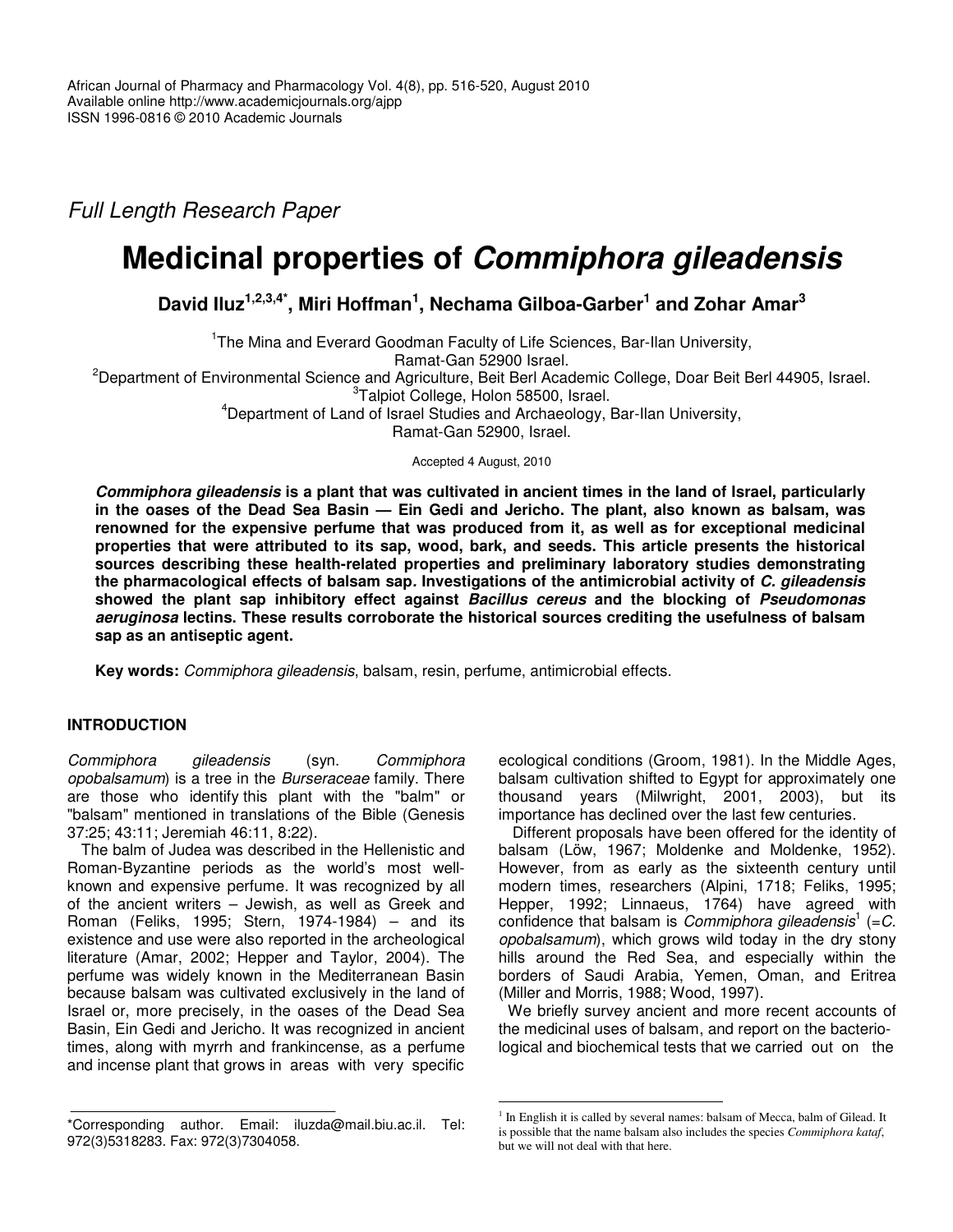plant's sap confirm, in principle, the historic records.

## **EARLY ACCOUNTS ON BALSAM**

The medicinal uses of balsam are mentioned frequently in the classical sources – probably an offshoot of its fame as a widely used perfume component. It was claimed to have been used for the treatment of almost all human diseases. Diodorus (1961) and Tacitus (1956) described balsam in general terms as a medicinal factor and mentioned its importance to physicians (Diodorus of Sicily, 1961; Tacitus, 1956). Galen (131-200 CE) listed it among the world's finest drugs. The balsam of Judea (*Apobalsami Iudaicae*) is also mentioned in Mulomedicina Chironis (Mule-therapy by Chiron), an anthology of medicines for veterinary use compiled in the second half of the fourth century (Stern, 1974-1984).

All parts of the balsam plant were used in medicine, and Pliny (1989) noted that even the bark was sold for making drugs. Its sap (also called a resin) was particularly known for its ability to cure headaches, earlystage cataract, and blurred vision (Largus, 1887; Strabo, 1961). Oil containing balsam sap was considered of prime value in preparing medicinal ointments and compresses, and its other parts (bark, wood, and seeds) were used in various drugs (Celsus, 1961; Largus, 1887). Preparations containing the sap were considered to be effective in the treatment of hearing disorders, paralysis, stroke, and in mending fractures. Small doses of resin were recommended, because an excess could aggravate an illness (Pliny, 1989). Balsam was also used as a diuretic drug, as a cure for respiratory diseases and coughing, and as an anti-toxin – acting as a snake-bite antidote (Gunther, 1959; Largus, 1887). In addition, it was also used in the field of traditional gynecology for the treatment of cervical infections and for delaying menstruation (Gunther, 1959). Applying balsam sap to the opening of the cervix before sexual relations was believed to act as a contraceptive (Temkin, 1991).

The Rabbinic literature mentions a tonic known as "*aluntis*," which was composed of old wine mixed with clear water and balsam. It was drunk in the bathhouse after bathing as a cooling beverage or to anoint and strengthen the body (Talmud Bavli, 1997). In his treatise, the physician Assaph ha-Rofe (ca. 8-9<sup>th</sup> centuries) referred to diverse medicinal uses of balsam. However, most of his information was derived from the classical medical literature (primarily Disocorides), and he ended his extensive survey with the statement, "Give to drink [of this tonic] for all illnesses and it will cure them, and it will eliminate also every ache that may be in the stomach and bowels, and in most cases it will bring cures" (Muntner, 1969).

Balsam is also mentioned in the pharmacological literature of the Middle Ages (Muntner, 1949) as an off-the-shelf drug that should be kept by all pharmacists (Saladino di Ascoli, 1953). Qusta Ibn Luqa (end of the 9th century) mentioned the treatment of ear aches stemming from common colds with drops of "balsam" oil (Bos, 1992). The oil was also recommended as a therapy for epilepsy, as found in the book of Rabbi Hayim Vital (1543-1620), "For the falling sickness: If you anoint his nose with 'balsamo' oil, the illness will be at rest for 15 or 20 days and will not afflict him" (Buchman and Amar, 2006). Most of the more recent historic medical treatises merely repeated the information of the ancient sources. This helps to explain how Greek medical tradition continued down to the Middle Ages (Ibn al-Baytar, 1874).

The transfer of medical knowledge is also reflected by recorded practice. Balsam was traded together with other medicinal and perfume components and was included in medical prescriptions, as documented in the Cairo Geniza of the mid-11<sup>th</sup> century (T-S Ar.34.34; T-S Ar.34.305). Pharmacists would peel the branches and sell the bark for "heating the body" (see below) or they would press the wood and sell the extracted substance (al-Biruni, 1973). During the Mamluk Period, balsam oil was sent from Egypt to the hospitals of Syria for patients suffering from "cold" diseases, namely backache, knee pain, and catarrh (excessive phlegm), as recounted by Ibn Fadlallah al-'Umari (1301-1349) (al-Umari, 1985).

Two of the most famous uses of balsam were for treating injuries and tissue healing (Ludolph Von Suchem, 1890). Balsam oil extracted by boiling twigs in water was reported to be effective for treating skin infections and wounds, and especially against traumatic injuries and fractures, such as those caused by falling from high places (Ludolph Von Suchem, 1890; Benajahu, 1985). The plant was also credited with improving memory and digestion (Benajahu, 1985).

## **STUDIES ON THE MEDICINAL USES OF** *COMMIPHORA GILEADENSIS*

*C. gileadensis* is no longer a factor in modern applications of traditional drugs except for its negligible exploitation by populations living close to wild habitats where it is found. Various medicinal products are made from the plant by Semitic tribes in the Dhofar region of Oman. For example, the inside of the dried bark is placed on wounds as an antiseptic agent, while a tincture of ground balsam bark is used to treat skin diseases such as inflammations and eczema. It has also been attributed as being a cure for rabies, to alleviate labor pains, and as being useful in bathing newborn babies (Miller and Morris, 1988).

Abdul-Ghani and Amin (1997) used an aqueous extract of *C. gileadensis* branches as an antihypertensive. The intravenous administration of 4 mg/kg of the balsam extract to anaesthetized rats depressed systemic arterial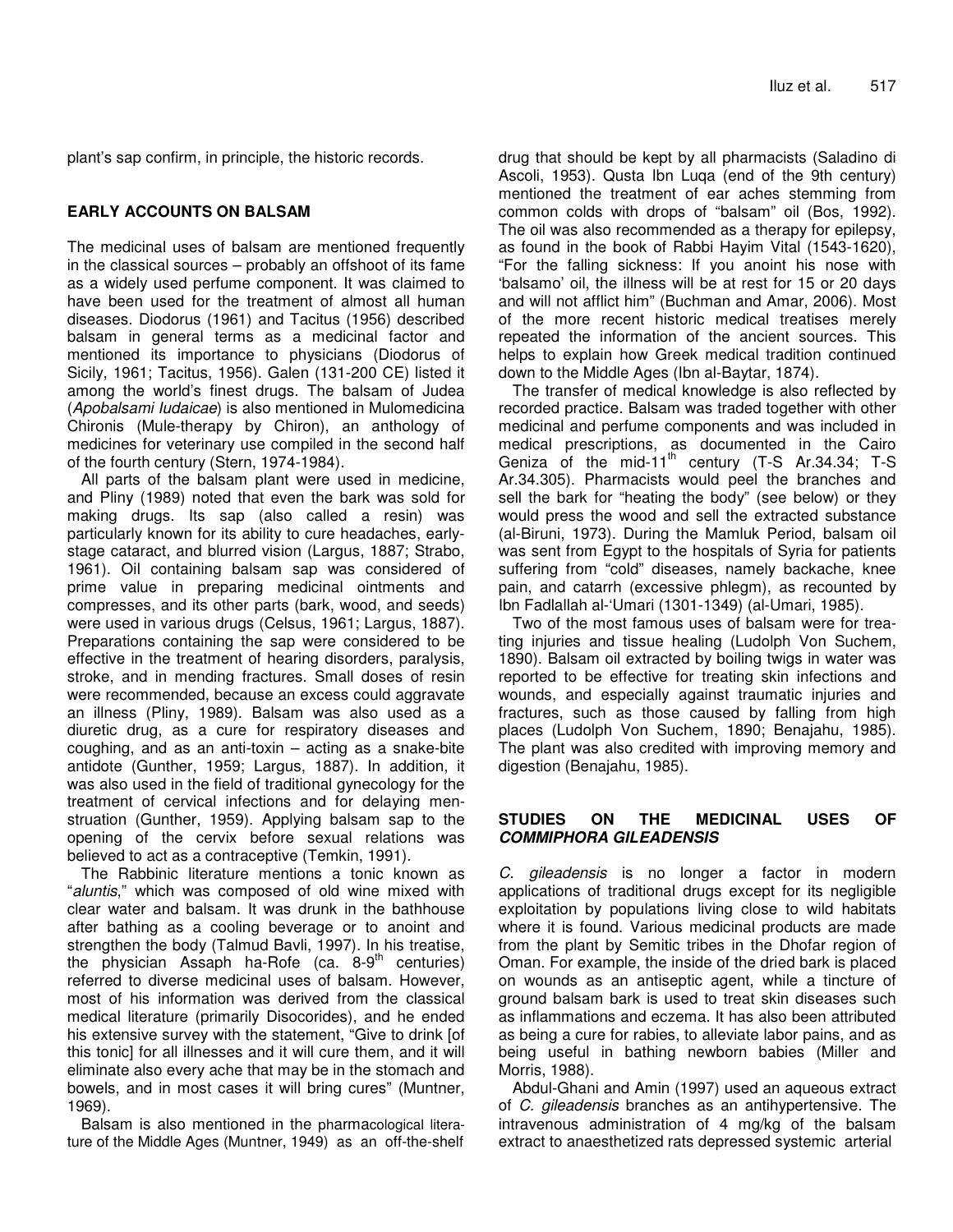blood pressure by 20% ( $P < 0.01$ ) and reduced their heart rate by 14%  $(P < 0.05)$ . The hypotensive and bradycardiac effects were immediate and expressed in a dose-dependent manner. The authors have suggested that the hypotensive effect of *C. gileadensis* results from the activation of muscarinic cholinergic receptors in the brain (Abdul-Ghani and Amin, 1997) because the hypotensive effect was inhibited by pretreatment with atropine sulfate (1-4 mg/kg). In addition, the leaves and flowers of the plant were used by local Arab populations as analgesic, laxative and diuretic agents (Abdul-Ghani and Amin, 1997). Another study on rats using a verified plant extract showed a positive influence in the treatment of experimentally produced stomach ulcers. After 250 and 500 mg/kg balsam extracts were administered orally, the rats were protected against ethanol-induced depletion of stomach-wall mucus and a reduction in non-protein sulfhydryl (NP-SH) concentrations. Ethanol treatment also caused histopathological lesions of the stomach wall. Pre-treatment with balsam extract provided complete protection of gastric mucosa by supporting both the offensive and defensive factors (Al-Howiriny et al.*,* 2005).

#### **MATERIALS AND METHODS**

Apart from these reports, it is astounding that no serious investigation has ever been carried out on the composition of the liquid sap that is exuded from *C. gileadensis.* We report here, for the first time, an exami-nation of balsam in order to verify some of the medicinal properties recorded in the ancient literature. For this purpose, we conducted some preliminary experiments to determine the susceptibility of various bacteria to the sap and to look for the presence of infection-healing constituents in the plant.

#### **Determination of the susceptibility of some pathogenic bacteria to** *C. gileadensis sap*

#### **The antimicrobial effect of** *C. gileadensis*

In this study, we examined the efficiency of *C. gileadensis* saps as a treatment against a pathogenic clinical isolate of *E. coli* (strain kindly provided by Dr. Tzipora Lazarovitch, Head of the Clinical Microbiology Laboratory at Assaf Harofe Hospital, Israel) and an environmental isolate of *Bacillus cereus* (strain kindly provided by Prof. Yeshayahu Nitzan, Chief of the Medical Microbiology Laboratory at Bar-Ilan University, Israel).

The starter cultures of *E. coli and B. cereus* were grown aerobically overnight at 37°C on plates containing Brain Heart Infusion agar. Colonies were transferred to Brain-Heart Infusion broth to obtain an optical density of  $A_{660} = 0.1$ . The cultures were agitated at 180 rpm to obtain exponential growth  $(A_{660} = 0.4)$ . The cells were then diluted at 1:100 and spread uniformly on agar plates containing the indicated medium. Bactericidal activity was determined using the Kirby-Bauer method (Bauer et al., 1966). Sixmillimeter-diameter discs saturated with *C. gileadensis* saps were placed on the surface of the plates, which were then incubated aerobically for 24 h at 37°C.

*C. gileadensis* sap comes in two forms: one that is exuded immediately upon wounding is transparent and spreads quickly over the surrounding plant surface, and the subsequent one is milky

and more viscous. We used two sets of six discs, one for the milky sap and the other for the transparent (serum-like) sap or other natural extracts. Since the saps were dissolved in ddH<sub>2</sub>O, the control discs were also saturated with ddH2O. The antibacterial activity of the plant saps and extracts was determined by measurement of inhibition-zone diameter (mm).

The experiment was repeated in triplicates and the mean values were recorded. Brain heart (BH) medium is known to contain a high level of protein, 15 times more than in Nutrient Broth (NB) medium (Nitzan et al., 1998). In order to see whether bacterial growth inhibition is medium-dependent, parallel experiments were carried out with nutrient agar (NA) medium.

We examined both types (serum and milky sap) of *C. gileadensis* as well as the sap of *Liquidambar orientalis*. The results showed that the thick milky, viscous *C. gileadensis* sap significantly inhibited *B. cereus* growth, exhibiting a zone inhibition diameter of 12 mm, while neither the thin, transparent, less-viscous sap nor the *Liquidambar orientalis* sap exhibited any activity against these bacteria. In addition, *E. coli* was not affected by the different saps. Moreover, it seems that *B. cereus* growth inhibition was not medium-dependent because there was no significant difference between inhibition zones on brain heart agar (BHA) compared to those on NA.

## **RESULTS**

## **Effect of balsam sap on** *Pseudomonas aeruginosa* **lectin-dependent adhesion to target cells**

*Pseudomonas aeruginosa* is an opportunistic human pathogen that can infect nearly any tissue or organ in the human body, including eyes, skin, ears, nose, throat, lungs, heart, kidneys, urinary tract, digestive system, liver, spleen, bones, and the meninges (membranes enveloping the brain and spinal cord). This bacterium is a most common cause of burn and ear infections and may infect the lungs of cystic fibrosis patients. It can contribute to blood poisoning and result in death (Gilboa-Garber, 1996; Gilboa-Garber et al., 1994, 1997).

The adhesion of this bacterium to human and other animal cells involves diverse adhesins, including two lectins PA-IL which binds D-galactose, and PA-IIL, which binds Lfucose (Gilboa-Garber, 1982 These lectins are important for the function and survival of *P. aeruginosa*.

They mediate the binding of the rod-shaped bacteria to one another (biofilm production), to other cells, to macromolecules, and they also serve to protect the microorganism against antibodies and phagocytes. Their levels increase under stress situations in nature or in the host body due to the stimulation of their production by "quorum-sensing" signals (autoinducers and related factors) (Gilboa-Garber, 1997). The lectins' contribution to infection is associated with their specific saccharidebinding function, mediating specific adhesion of the bacterium to glycosylated compounds on host target cells. This adhesion may be abrogated by sugars which bind to the lectins as decoys and competitively block their adhesion to the target cells (Gilboa-Garber, 1997). Human milk and royal jelly, which protect neonates against infections, are rich in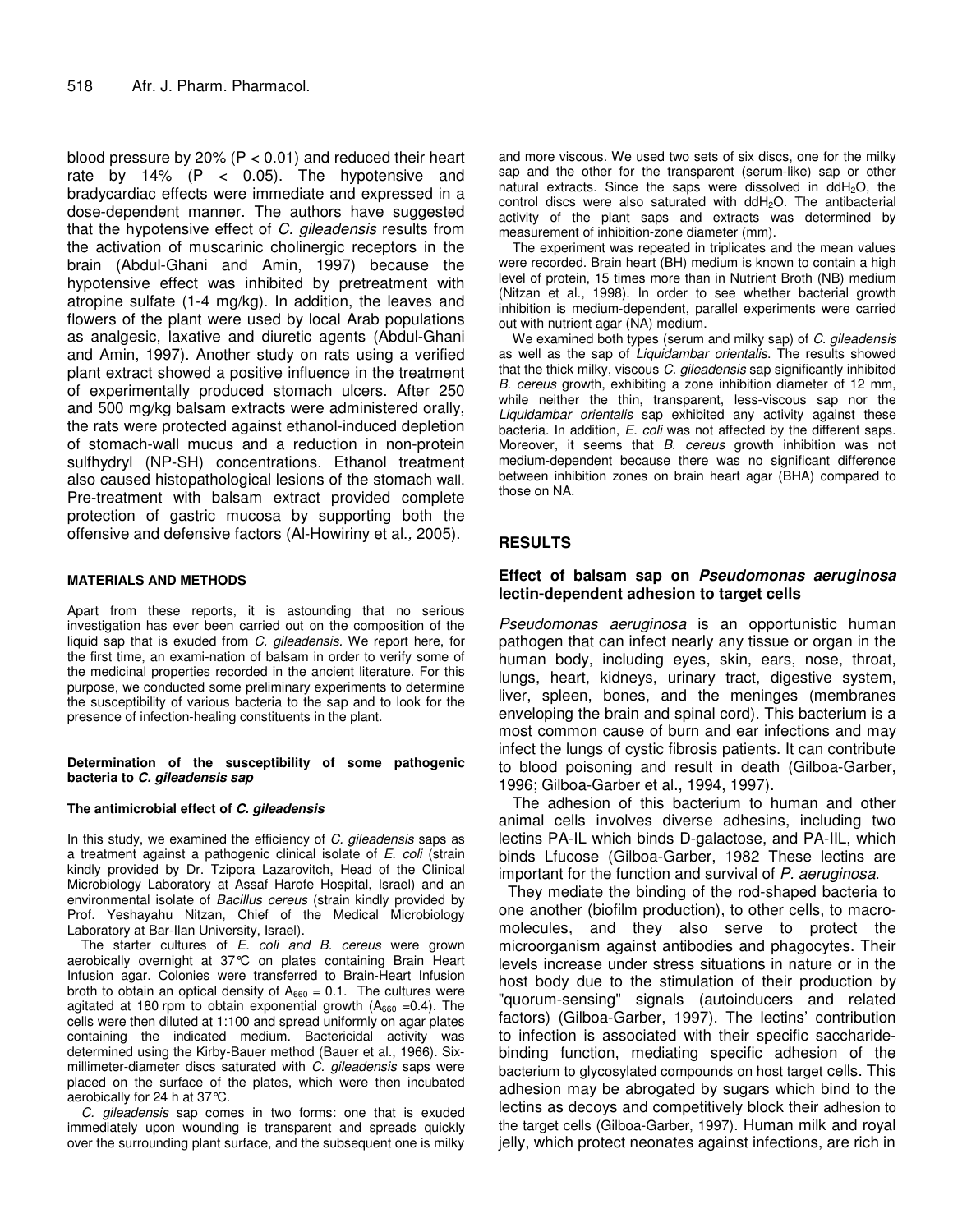sugar-bearing compounds that block the *Pseudomonas aeruginosa* lectins (Lesman-Movshovich and Gilboa-Garber, 2003; Lesman-Movshovich et al., 2003; Lerrer et al., 2007).

Based on many historic reports on the healing properties of balsam products, we looked for the presence of lectin-binding sugars that function as decoys in *C. gileadensis* sap, proposing that such glycosylated substances might contribute to the therapeutic properties of the sap by binding to the bacterial lectins and blocking their attachment to the host cells. Clinical trials showed the efficiency of honey in the treatment of *P. aeruginosa* skin infections (Cooper et al., 2002). The balsam was found to block the *P. aeruginosa* lectin hemaggluinating activity using hemagglutination inhibition test, as was shown with human milk (Lesman-Movshovich and Gilboa-Garber, 2003; Lesman-Movshovich et al., 2003), royal jelly, and honey (Lerrer et al., 2007).

PA-IL (which is specific for D-galactose and its derivatives) and PA-IIL (which displays a very high affinity to L-fucose, but also recognizes that arabinose, mannose, and fructose) were prepared from *P. aeruginosa* ATCC 33347 (Gilboa-Garber, 1982). Since the sap of *C. gileadensis* has properties that would interfere with bacterial lectin-dependent adhesion, these preliminary findings are in agreement with the old claims praising balsam's medicinal qualities. They correlate the recent observations regarding myrrh and frankincense trees, which are species of the same family as balsam (*Burseraceae*). The latter has been studied in detail and found to contain materials of great medicinal value, which have been isolated. These components include antiseptic substances, resins that act as preservatives and antioxidants, insect repellents, as well as many other useful compounds (Assimopoulou et al., 2005; Hanuša et al., 2005).

## **Conclusions**

The preliminary studies described in this work have shown that *C. gileadensis* possesses antibacterial activities that validate its usage in the local treatment of wound infections. Further research using additional pathogenic microbes and *in-vivo* experiments in animals is required in order to expand these findings.

## **ACKNOWLEDGMENTS**

We thank Anat Raz and Nitza Hofesh of Kibbutz Ein Gedi, Dr. Elaine Solowey of Kibbutz Ketora for providing plants and sap, and Sharon Victor for English editing.

## **REFERENCES**

Abdul-Ghani AS, Amin R (1997). Effect of aqueous extract

- of *Commiphora opobalsamum* on blood pressure and heart rate in rats. J. Ethnopharmacol. 57: 219-222.
- al-Biruni (1973). Book on Pharmacy and Materia Medica (Said HM, ed). Hamdard National Foundation, Karachi.
- al-Howiriny T, Al-Sohaibani M, Al-Said M, Al-Yahya M, El-Tahir K, Rafatullah S (2005). Effect of *Commiphora opobalsamum* (L.) Engl. (Balessan) on experimental gastric ulcers and secretion in rats. J. Ethnopharmacol. 98: 287-294.
- Alpini P (1718). De Balsamo Dialogus. Boutesteyn.
- al-Umari (1985). Masālik al-Absār fī al-Mamālik wa-l-Amsār (Sayyid AF, ed). Textes Arabes et Etudes Islamiques, Tome 23, Paris.
- Amar Z (2002). The Book of Incense. Eretz Press, Tel Aviv (in Hebrew).
- Assimopoulou AN, Zlatanos SN, Papageorgiou VP (2005). Antioxidant activity of natural resins and bioactive triterpenes in oil substrates. Food Chem., 92: 721-727.
- Bauer AW, Kirby WMM, Sherris JC, Turck M (1966). Antibiotic susceptibility testing by a standard single disk method. Am. J. Clin. Pathol. 45: 493-496.
- Benajahu M (1985). Medical Works of Rabbi Refael Mordecai Malki. Yad Harav Nisim Press, Jerusalem (in Hebrew).
- Bos G (1992). Qusta Ibn Luqa's Medical Regime for the Pilgrims to Mecca (Brill EJ, ed). Leiden, New York, Koln.
- Buchman Y, Amar Z (2006). Practical Medicine of Rabbi Hayyim Vital. Unit of the History of Medicine, Tel Aviv (in Hebrew) pp. 1543-1620.
- Celsus (1961). De Medicina (Spencer WG, translator). LCL, London.
- Diodorus of Sicily (1961). Bibliotheca Historica. (Oldfather CH, translator). LCL, London.
- Cooper RA, Halas E, Molan PC (2002). The efficacy of honey in inhibiting strains of *Pseudomonas aeruginosa* from infected burns**.** J. Burn Care Rehabil. 23: 366-370.
- Feliks Y (1995). The incense of the tabernacle. In: Wright DP, Freedman DN, Hurvitz A (eds) Pomegranates and Golden Bells. Eisenbrauns Winona Lake, Indiana, pp 125-149.
- Gilboa-Garber N (1982). *Pseudomonas aeruginosa* lectins. Method Enzymol. 83: 378-385.
- Gilboa-Garber N (1996). Towards anti-*Pseudomonas aeruginosa* adhesion therapy. In: Kahane I, Ofek I (eds), Toward Anti-Adhesion Therapy for Microbial Diseases. Plenum Publishing Corporation, New York, pp 39-50.
- Gilboa-Garber N (1997). Multiple aspects of *Pseudomonas aeruginosa* lectins. Nova Acta Leopold, 75: 153-177.
- Gilboa-Garber N, Sudakevitz D, Sheffi M, Sela R, Levene C (1994). PA-I and PA-II lectin interactions with the ABO(H) and P blood group glycosphingolipid antigens may contribute to the broad spectrum adherence of *Pseudomonas aeruginosa* to human tissues in secondary infections. Glycoconjugate J. 11: 414-417.
- Gilboa-Garber N, Avichezer D, Garber NC (1997). Bacterial lectins: properties, structure, effects, function and applications. In Gabius H-J, Gabius S (eds) Glycosciences: Status and Perspectives. Chapman & Hall, Weinheim, Germany, pp 369-398.
- Groom N (1981). Frankincense and Myrrh: a Study in the Arabian Incense Trade. Longman, London.
- Gunther RT (1959). The Greek Herbal of Dioscorides. Hafner Publishing, New York(Translator).
- Hanuša L, Řezankab T, Dembitskya VM, Moussaieffa A (2005). Myrrh Commiphora Chemistry. Biomed. Papers 149: 3-28.
- Hepper FN (1992). Illustrated Encyclopedia of Bible Plants. Intervarsity Press, Leicester, England.
- Hepper FN, Taylor JE (2004). Date palms and opobalsam in the Madaba mosaic map. PEQ 136: 35-44.
- Ibn al-Baytar (1874). Kitab al-jami' li-mufradat al-adwiya wal-agdiya, II. Bulaq Pub., Cairo.
- Largus S (1887). Conpositiones (Helmreich G, ed). Teubner, Leipzig.
- Lerrer B, Zinger-Yosovich KD, Avrahami B, Gilboa-Garber N (2007). Honey and royal jelly, like human milk, abrogate lectin-dependent infection preceding *Pseudomonas aeruginosa* adhesion. Int. Soc. Microbiol. Ecol. 1: 149-155.
- Lesman-Movshovich E, Gilboa-Garber N (2003). *Pseudomonas aeruginosa* lectin PA-IIL as a powerful probe for human and bovine